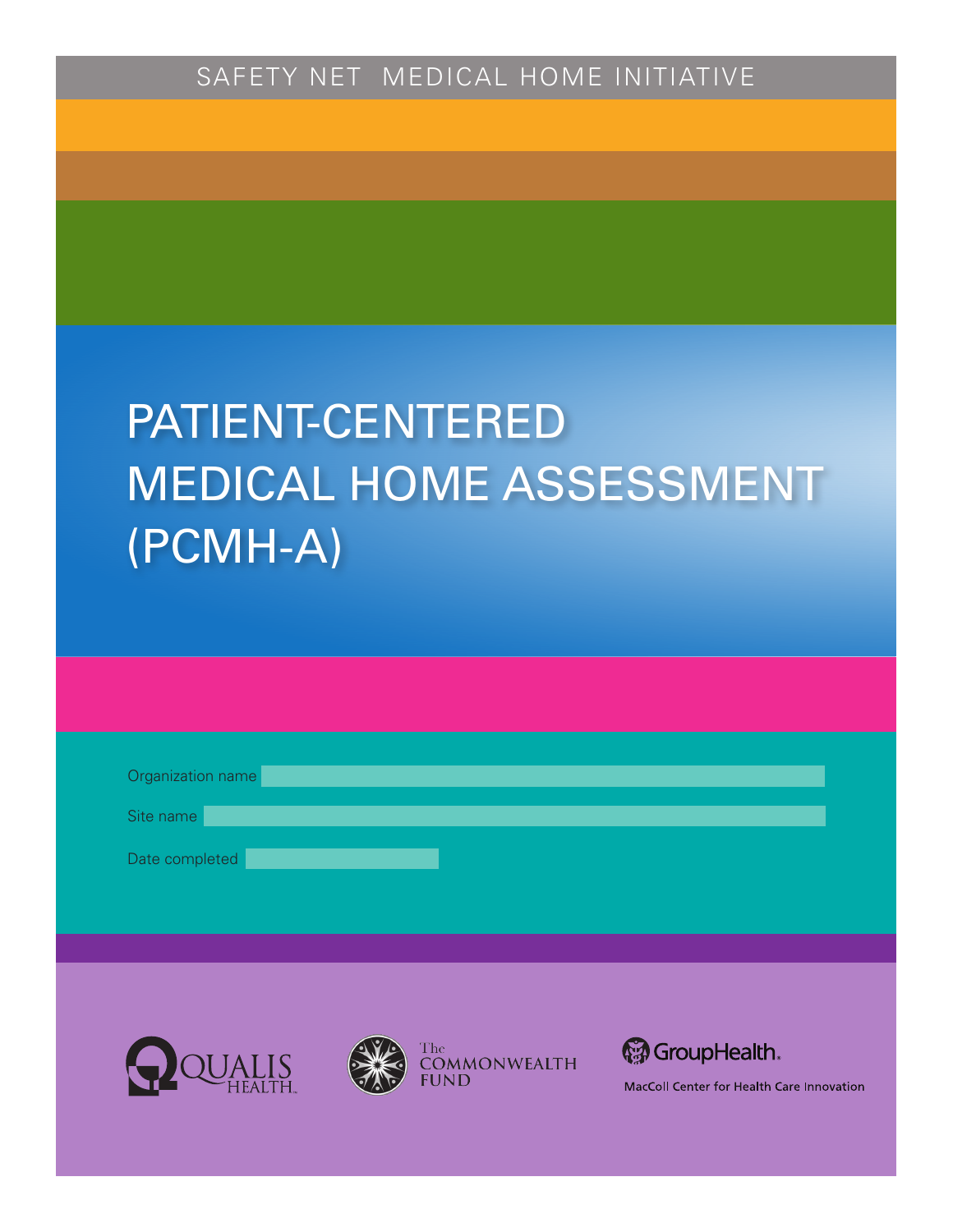## **Introduction To The PCMH-A**

The PCMH-A is intended to help sites understand their current level of "medical homeness" and identify opportunities for improvement. The PCMH-A can also help sites track progress toward practice transformation when it is completed at regular intervals.

The PCMH-A was developed by the MacColl Center for Health Care Innovation at the Group Health Research Institute and Qualis Health for the Safety Net Medical Home Initiative (SNMHI). The PCMH-A was extensively tested by the 65 sites that participated in the SNMHI, including federally qualified health centers (FQHCs), residency practices, and other settings, and is in use in a number of regional and national initiatives.

## **Before you Begin**

#### **Identify a multidisciplinary group of practice staff**

We strongly recommend that the PCMH-A be completed by a multidisciplinary group (e.g., physicians, nurses, medical assistants, residents, other operations and administrative staff) in order to capture the perspectives of individuals with different roles within the practice and to get the best sense possible of 'the way things really work.' We recommend that staff members complete the assessment individually, and that you then meet together to **discuss the results**, produce a consensus version, and develop an action plan for priority improvement areas. We discourage sites from completing the PCMH-A individually and then averaging the scores to get a consensus score without having first discussed as a group. The discussion is a great opportunity to identify opportunities and priorities for PCMH transformation.

#### **Have each site in an organization complete an assessment**

If an organization has multiple practice sites, each site should complete a separate PCMH-A. Practice transformation, even when directed and supported by organizational leaders, happens differently at the site level. Organizational leaders can compare PCMH-A scores and use this information to share knowledge and cross-pollinate improvement ideas.

#### **Consider where your practice is on the PCMH journey**

Answer each question as honestly and accurately as possible. There is no advantage to overestimating or upcoding item scores, and doing so may make it harder for real progress to be apparent when the PCMH-A is repeated in the future. It is fairly typical for teams to begin the PCMH journey with average scores below "5" for some (or all) areas of the PCMH-A. It is also common for teams to initially believe they are providing more patient-centered care than they actually are. Over time, as your understanding of patient-centered care increases and you continue to implement effective practice changes, you should see your PCMH-A scores increase.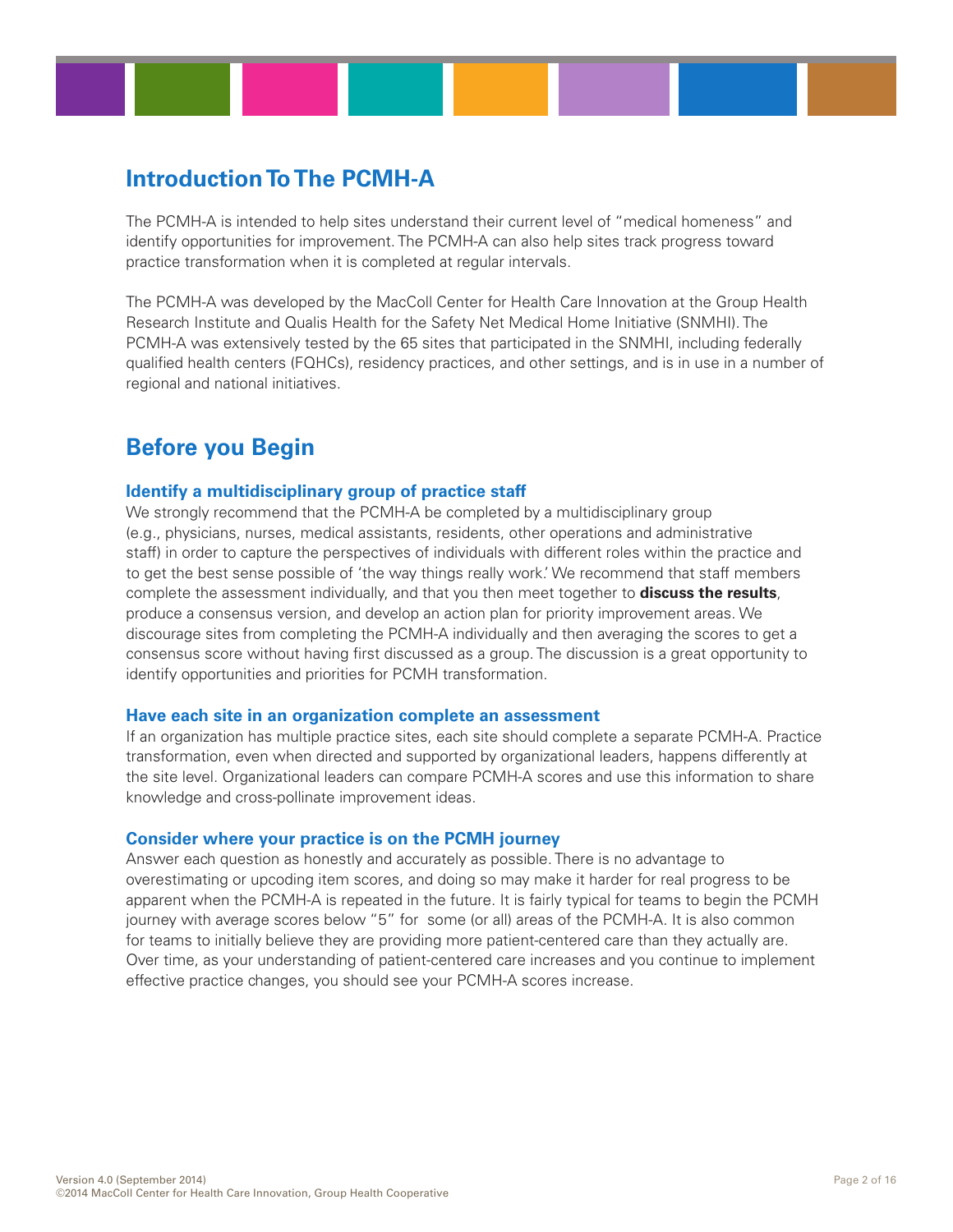

**Check your computer to make sure you have Adobe Reader or Adobe Acrobat.** 

To complete this interactive PDF you will need Adobe Reader or Adobe Acrobat installed on your computer. Adobe Reader is free software, available [here](http://get.adobe.com/reader/).

# **Directions for Completing the Assessment**

- 1. Before you begin, please review the **[Change Concepts for Practice Transformation](http://www.safetynetmedicalhome.org/change-concepts)**.
- 2. For each row, click the point value that best describes the level of care that currently exists in the site. The rows in this form present key aspects of patient-centered care. Each aspect is divided into levels (A through D) showing various stages in development toward a patient-centered medical home. The levels are represented by points that range from 1 to 12. The higher point values within a level indicate that the actions described in that box are more fully implemented.
- 3. Review your subscale and overall score on page 15. These subscale and overall scores are automatically calculated based on the responses entered. Average scores by Change Concept (subscale scores) and an overall average score are provided. Using the scores to guide you, discuss opportunities for improvement.
- 4. Save your results by clicking the "save" button at the end of the form. To clear your results, and retake the assessment, click on "clear" button at the end of the form.

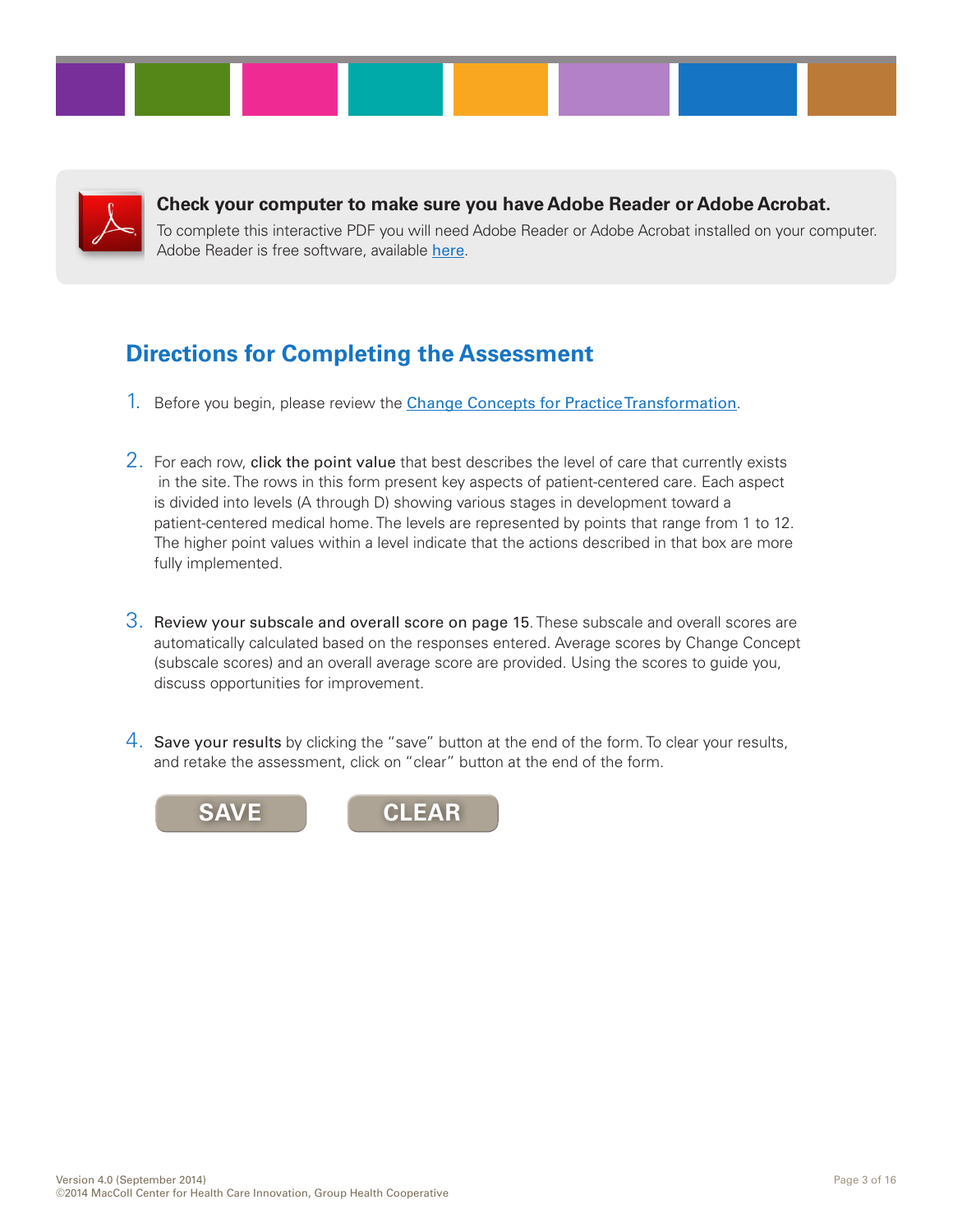## **[PART 1: ENGAGED LEADERSHIP](http://www.safetynetmedicalhome.org/change-concepts/engaged-leadership)**

- 1a. Provide visible and sustained leadership to lead overall culture change as well as specific strategies to improve quality and spread and sustain change.
- 1b. Ensure that the PCMH transformation effort has the time and resources needed to be successful.
- 1c. Ensure that providers and other care team members have protected time to conduct activities beyond direct patient care that are consistent with the medical home model.
- 1d. Build the practice's values on creating a medical home for patients into staff hiring and training processes.

| Items                                                                           | <b>Level D</b>                                             |                |                                | Level C                                                                                                         |                                                                                                             |                                                        | Level B                                                                                                                   |                                                                  |                             | <b>Level A</b>                                                                                                                                |    |                                                                                  |
|---------------------------------------------------------------------------------|------------------------------------------------------------|----------------|--------------------------------|-----------------------------------------------------------------------------------------------------------------|-------------------------------------------------------------------------------------------------------------|--------------------------------------------------------|---------------------------------------------------------------------------------------------------------------------------|------------------------------------------------------------------|-----------------------------|-----------------------------------------------------------------------------------------------------------------------------------------------|----|----------------------------------------------------------------------------------|
| 1. Executive leaders                                                            | are focused on short-term<br>business priorities.          |                |                                |                                                                                                                 | visibly support and create<br>an infrastructure for quality<br>improvement, but do not<br>commit resources. |                                                        | allocate resources and<br>actively reward quality<br>improvement initiatives.                                             |                                                                  |                             | support continuous learning<br>throughout the organization, review<br>and act upon quality data, and have<br>a long-term strategy and funding |    | commitment to explore, implement and<br>spread quality improvement initiatives.  |
|                                                                                 |                                                            | $\overline{2}$ | 3                              | $\overline{4}$                                                                                                  | 5                                                                                                           | 6                                                      | 7                                                                                                                         | 8                                                                | $\boldsymbol{9}$            | 10                                                                                                                                            | 11 | 12                                                                               |
| 2. Clinical leaders                                                             | intermittently focus on<br>improving quality.              |                |                                | getting there.                                                                                                  | have developed a vision<br>no consistent process for                                                        | for quality improvement, but                           | improvement process, and<br>sometimes engage teams<br>in implementation and<br>problem solving.                           |                                                                  | are committed to a quality  | consistently champion and<br>engage clinical teams in improving<br>patient experience of care and<br>clinical outcomes.                       |    |                                                                                  |
|                                                                                 |                                                            | $\overline{2}$ | 3                              | 5<br>6<br>$\overline{4}$                                                                                        |                                                                                                             |                                                        |                                                                                                                           | 8                                                                | 9                           | 10                                                                                                                                            | 11 | 12                                                                               |
| 3. The organization's<br>hiring and training<br>processes                       | focus only on the narrowly<br>defined functions and        |                | requirements of each position. | reflect how potential<br>hires will affect the culture<br>and participate in quality<br>improvement activities. |                                                                                                             |                                                        | place a priority on the ability<br>of new and existing staff to<br>improve care and create a<br>patient-centered culture. |                                                                  |                             | support and sustain improvements<br>in care through training and<br>incentives focused on rewarding<br>patient-centered care.                 |    |                                                                                  |
|                                                                                 |                                                            | $\overline{2}$ | 3                              | $\overline{4}$                                                                                                  | 5                                                                                                           | 6                                                      |                                                                                                                           | 8                                                                | 9                           | 10 <sup>1</sup>                                                                                                                               | 11 | 12                                                                               |
| 4. The responsibility<br>for conducting<br>quality<br>improvement<br>activities | is not assigned by<br>leadership to any<br>specific group. |                |                                |                                                                                                                 |                                                                                                             | is assigned to a group<br>without committed resources. |                                                                                                                           | quality improvement<br>group who receive<br>dedicated resources. | is assigned to an organized | through protected time to meet and<br>specific resources to engage in QI.                                                                     |    | is shared by all staff, from leadership<br>to team members, and is made explicit |
|                                                                                 |                                                            | $\overline{2}$ | 3                              | $\overline{4}$                                                                                                  | 5                                                                                                           | $6\phantom{1}$                                         |                                                                                                                           | 8                                                                | $\mathcal{G}$               | 10 <sup>°</sup>                                                                                                                               | 11 | 12                                                                               |

Total Health Care Organization Score

 $\Omega$ 

Average Score (Total Health Care Organization Score/4)

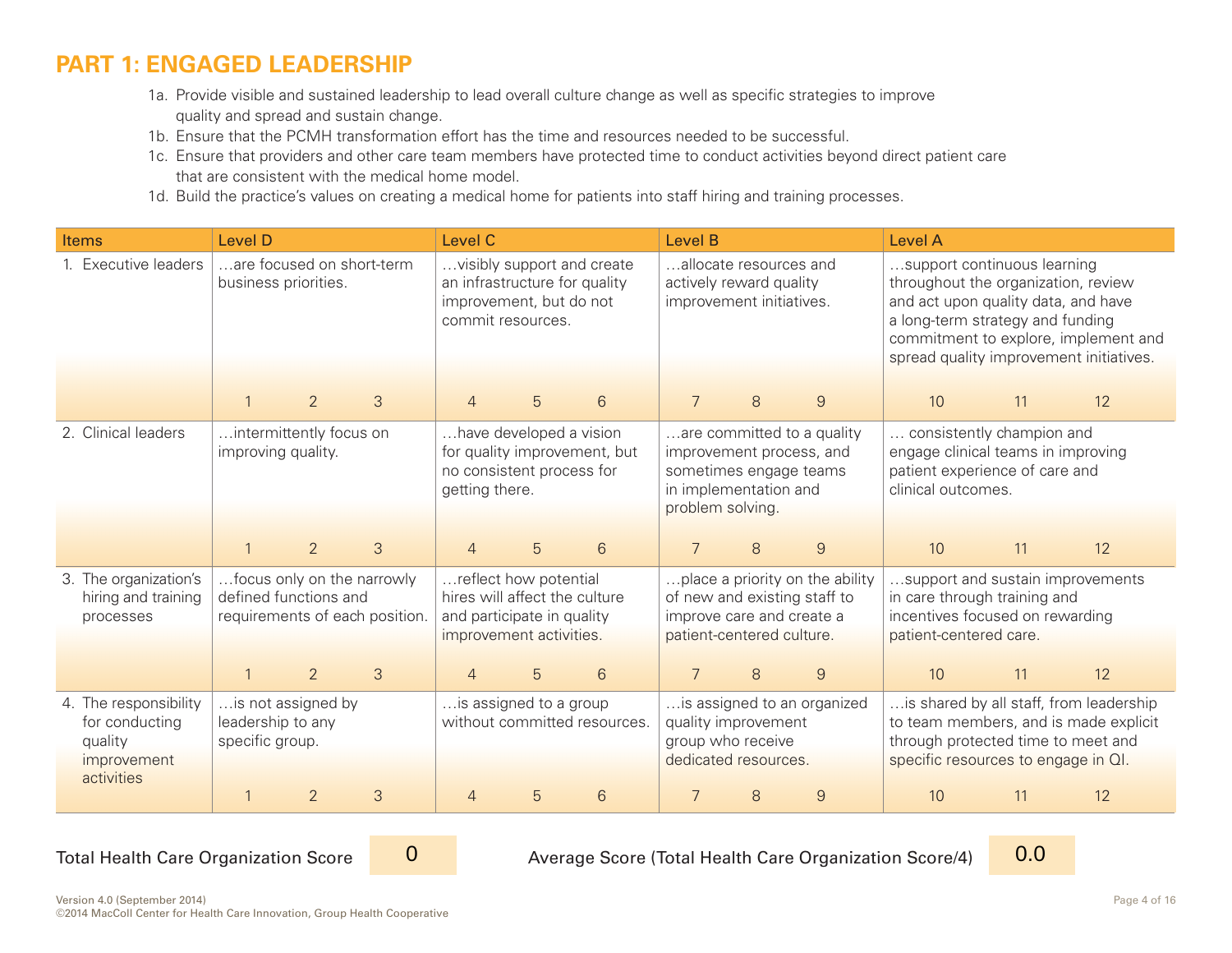#### **[PART 2: QUALITY IMPROVEMENT \(QI\) STRATEGY](http://www.safetynetmedicalhome.org/change-concepts/quality-improvement-strategy)**

2a. Choose and use a formal model for quality improvement.

2b. Establish and monitor metrics to evaluate improvement efforts and outcome; ensure all staff members understand the metrics for success.

2c. Ensure that patients, families, providers, and care team members are involved in quality improvement activities.

2d. Optimize use of health information technology to meet Meaningful Use criteria.

| <b>Items</b>                                                                | <b>Level D</b>                                  | Level C                                                                  | Level B                                                                                                                                                              | <b>Level A</b>                                                                                                                    |  |  |
|-----------------------------------------------------------------------------|-------------------------------------------------|--------------------------------------------------------------------------|----------------------------------------------------------------------------------------------------------------------------------------------------------------------|-----------------------------------------------------------------------------------------------------------------------------------|--|--|
| 5. Quality<br>improvement<br>activities                                     | are not organized or<br>supported consistently. | are conducted on an<br>ad hoc basis in reaction to<br>specific problems. | are based on a proven<br>improvement strategy in<br>reaction to specific problems.                                                                                   | are based on a proven improvement<br>strategy and used continuously in<br>meeting organizational goals.                           |  |  |
|                                                                             | $\overline{2}$<br>3                             | $6\phantom{1}$<br>5<br>$\overline{4}$                                    | $\overline{7}$<br>8<br>9                                                                                                                                             | 10<br>11<br>12                                                                                                                    |  |  |
| 6. Performance<br>measures                                                  | are not available for the<br>clinical site.     | are available for the clinical<br>site, but are limited in scope.        | are comprehensive-<br>including clinical, operational,<br>and patient experience<br>measures-and available<br>for the practice, but not for<br>individual providers. | are comprehensive-including<br>clinical, operational, and patient<br>experience measures-and fed back<br>to individual providers. |  |  |
|                                                                             | $\overline{2}$<br>$\mathcal{S}$                 | 5<br>$6\phantom{1}$<br>$\overline{4}$                                    | $\overline{7}$<br>8<br>$\boldsymbol{9}$                                                                                                                              | 10<br>11<br>12                                                                                                                    |  |  |
| 7. Quality<br>improvement<br>activities are<br>conducted by                 | a centralized committee<br>or department.       | topic specific<br>QI committees.                                         | all practice teams supported<br>by a QI infrastructure.                                                                                                              | practice teams supported by a<br>QI infrastructure with meaningful<br>involvement of patients and families.                       |  |  |
|                                                                             | $\overline{2}$<br>$\mathcal{S}$                 | 5<br>6<br>$\overline{4}$                                                 | 7<br>8<br>$\boldsymbol{9}$                                                                                                                                           | 12<br>10<br>11                                                                                                                    |  |  |
| 8. An Electronic<br><b>Health Record</b><br>that supports<br>Meaningful Use | is not present or is<br>being implemented.      | is in place and is being<br>used to capture clinical data.               | is used routinely during<br>patient encounters to provide<br>clinical decision support and<br>to share data with patients.                                           | is also used routinely to support<br>population management and quality<br>improvement efforts.                                    |  |  |
|                                                                             | $\overline{2}$<br>3                             | 6<br>5<br>$\overline{4}$                                                 | 7<br>8<br>9                                                                                                                                                          | 10<br>11<br>12                                                                                                                    |  |  |

0

Total Health Care Organization Score 20 20 20 20 Average Score (Total Health Care Organization Score/4) 2000 10

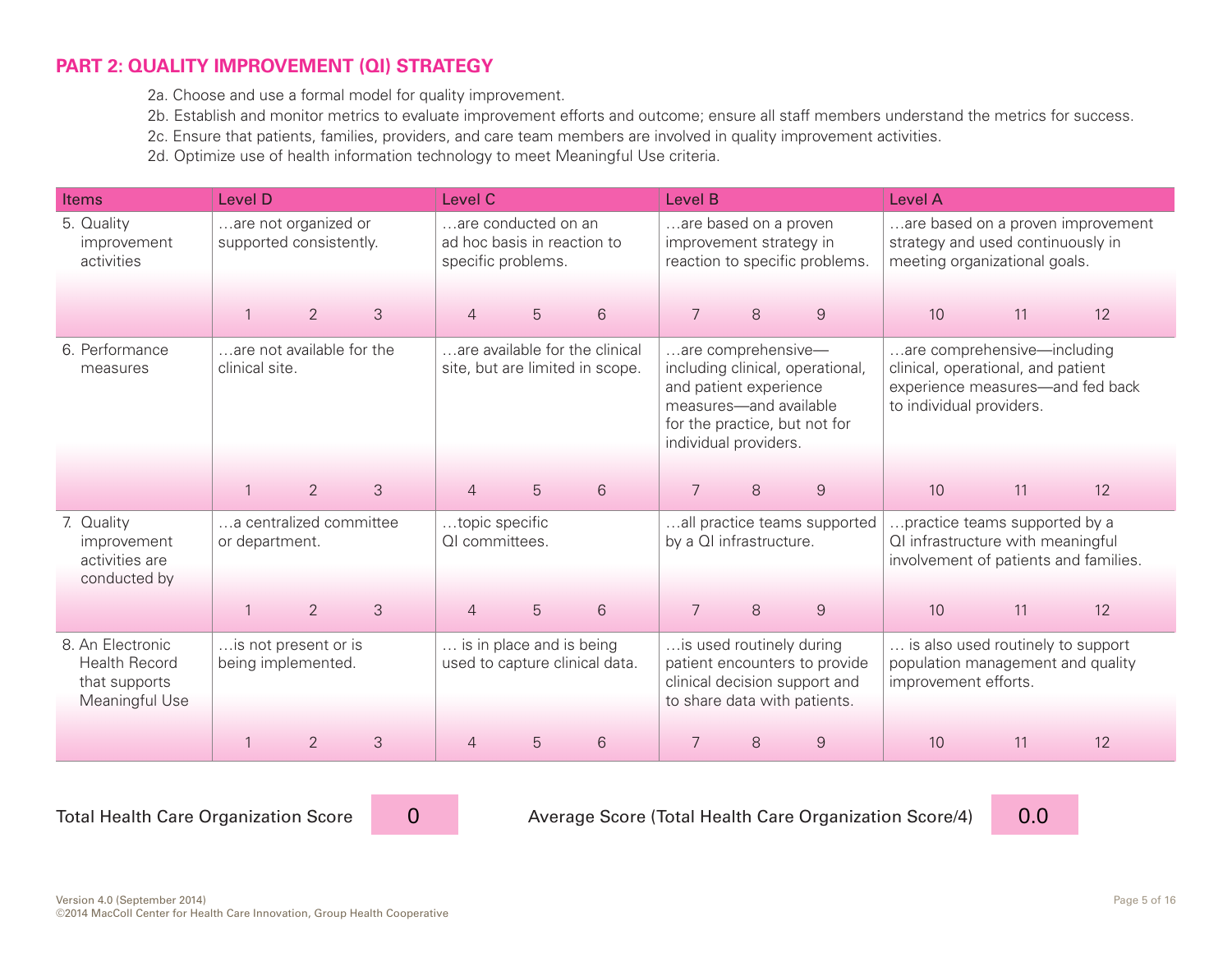## **[PART 3: EMPANELMENT](http://www.safetynetmedicalhome.org/change-concepts/empanelment)**

- 3a. Assign all patients to a provider panel and confirm assignments with providers and patients; review and update panel assignments on a regular basis.
- 3b. Assess practice supply and demand, and balance patient load accordingly.
- 3c. Use panel data and registries to proactively contact, educate, and track patients by disease status, risk status, self-management status, community and family need.

| <b>Items</b>                                               | Level D                                                                    |                |                                                                  | Level C<br>Level B |                                                                                                                 |                               |                  |                                                                                                                                                                                     |                                                                                             | <b>Level A</b>                                                                                                                                                      |                                                                                                                                                      |                                                                                 |
|------------------------------------------------------------|----------------------------------------------------------------------------|----------------|------------------------------------------------------------------|--------------------|-----------------------------------------------------------------------------------------------------------------|-------------------------------|------------------|-------------------------------------------------------------------------------------------------------------------------------------------------------------------------------------|---------------------------------------------------------------------------------------------|---------------------------------------------------------------------------------------------------------------------------------------------------------------------|------------------------------------------------------------------------------------------------------------------------------------------------------|---------------------------------------------------------------------------------|
| 9. Patients                                                | practice panels.                                                           |                | are not assigned to specific                                     | other purposes.    | are assigned to specific<br>practice panels but panel<br>used by the practice for<br>administrative or          | assignments are not routinely |                  | are assigned to specific<br>practice panels and panel<br>assignments are routinely<br>for scheduling purposes.                                                                      | used by the practice mainly                                                                 | are assigned to specific practice<br>panels and panel assignments are<br>and are continuously monitored to<br>balance supply and demand.                            |                                                                                                                                                      | routinely used for scheduling purposes                                          |
|                                                            |                                                                            | $\overline{2}$ | 3                                                                | $\overline{4}$     | 5                                                                                                               | 6                             |                  | 8                                                                                                                                                                                   | 9                                                                                           | 10                                                                                                                                                                  | 11                                                                                                                                                   | 12                                                                              |
| 10. Registry or<br>panel-level data                        | are not available to<br>assess or manage care for<br>practice populations. |                |                                                                  | an ad hoc basis.   | manage care for practice<br>populations, but only on                                                            | are available to assess and   |                  | are regularly available to<br>assess and manage care<br>diseases and risk states.                                                                                                   | for practice populations, but<br>only for a limited number of                               | manage care for practice populations,<br>and risk states.                                                                                                           |                                                                                                                                                      | are regularly available to assess and<br>across a comprehensive set of diseases |
|                                                            |                                                                            | $\overline{2}$ | 3                                                                | $\overline{4}$     | 5                                                                                                               | 6                             | 7                | 8                                                                                                                                                                                   | $\mathcal{G}$                                                                               | 10                                                                                                                                                                  | 11                                                                                                                                                   | 12                                                                              |
| 11. Registries<br>on individual<br>patients                | patient outreach.                                                          |                | are not available to practice<br>teams for pre-visit planning or |                    | are available to practice<br>teams but are not routinely<br>used for pre-visit planning or<br>patient outreach. |                               | and risk states. | are available to practice<br>outreach, but only for a                                                                                                                               | teams and routinely used for<br>pre-visit planning or patient<br>limited number of diseases | are available to practice teams and<br>routinely used for pre-visit planning<br>and patient outreach, across a<br>comprehensive set of diseases<br>and risk states. |                                                                                                                                                      |                                                                                 |
|                                                            |                                                                            | $\overline{2}$ | 3                                                                | $\overline{4}$     | 5                                                                                                               | 6                             |                  | 8                                                                                                                                                                                   | $\mathsf 9$                                                                                 | 10                                                                                                                                                                  | 11                                                                                                                                                   | 12                                                                              |
| 12. Reports on<br>care processes<br>or outcomes<br>of care | practice teams.                                                            |                | are not routinely available to                                   |                    | are routinely provided as<br>feedback to practice teams<br>but not reported externally.                         |                               |                  | are routinely provided as<br>feedback to practice teams,<br>and reported externally (e.g.,<br>to patients, other teams or<br>external agencies) but with<br>team identities masked. |                                                                                             |                                                                                                                                                                     | are routinely provided as feedback<br>to practice teams, and transparently<br>reported externally to patients, other<br>teams and external agencies. |                                                                                 |
|                                                            |                                                                            | $\overline{2}$ | 3                                                                | $\overline{4}$     | 5                                                                                                               | 6                             | 8<br>9           |                                                                                                                                                                                     |                                                                                             | 10                                                                                                                                                                  | 11                                                                                                                                                   | 12                                                                              |



Total Health Care Organization Score 20 20 20 20 Average Score (Total Health Care Organization Score/4) 2000 1



Version 4.0 (September 2014) Page 6 of 16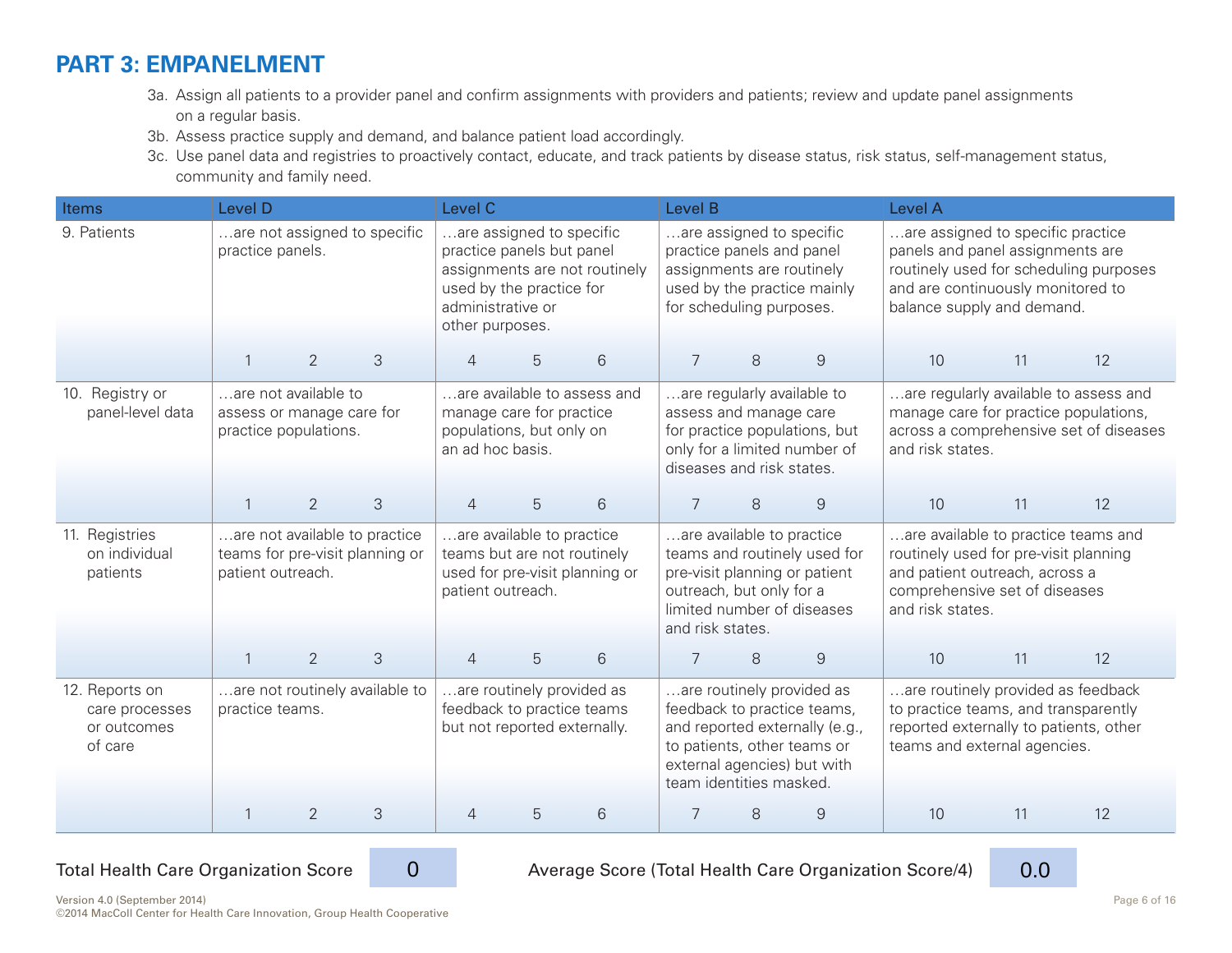## **[PART 4: CONTINUOUS & TEAM-BASED HEALING RELATIONSHIPS](http://www.safetynetmedicalhome.org/change-concepts/continuous-team-based-healing-relationships)**

4a. Establish and provide organizational support for care delivery teams accountable for the patient population/panel.

4b. Link patients to a provider and care team so both patients and provider/care team recognize each other as partners in care.

4c. Ensure that patients are able to see their provider or care team whenever possible.

4d. Define roles and distribute tasks among care team members to reflect the skills, abilities, and credentials of team members.

| <b>Items</b>                                                                               | Level D                           |                                                                                      |                            | Level C                                                                                                                           |                                                                              |                |                  | Level B                  |                                                                                                                                                                                                       |                                                                                                                                                                        | Level A |                                           |  |
|--------------------------------------------------------------------------------------------|-----------------------------------|--------------------------------------------------------------------------------------|----------------------------|-----------------------------------------------------------------------------------------------------------------------------------|------------------------------------------------------------------------------|----------------|------------------|--------------------------|-------------------------------------------------------------------------------------------------------------------------------------------------------------------------------------------------------|------------------------------------------------------------------------------------------------------------------------------------------------------------------------|---------|-------------------------------------------|--|
| 13. Patients are<br>encouraged<br>to see their<br>paneled provider<br>and practice<br>team | only at the<br>patient's request. |                                                                                      |                            |                                                                                                                                   | by the practice team, but<br>is not a priority in<br>appointment scheduling. |                | or other issues. | scheduling, but patients | by the practice team and<br>is a priority in appointment<br>commonly see other providers<br>because of limited availability                                                                           | by the practice team, is a priority in<br>appointment scheduling, and patients<br>usually see their own provider or<br>practice team.                                  |         |                                           |  |
|                                                                                            |                                   | 2                                                                                    | 3                          | 4                                                                                                                                 | 5                                                                            | 6              | 7                | 8                        | 9                                                                                                                                                                                                     | 10                                                                                                                                                                     | 11      | 12                                        |  |
| 14. Non-physician<br>practice team<br>members                                              |                                   | play a limited role in<br>providing clinical care.                                   |                            | and triage.                                                                                                                       | are primarily tasked<br>with managing patient flow                           |                |                  | provide some clinical    | services such as assessment<br>or self-management support.                                                                                                                                            | perform key clinical service roles that<br>match their abilities and credentials.                                                                                      |         |                                           |  |
|                                                                                            |                                   | $\overline{2}$                                                                       | 3                          | $\overline{4}$                                                                                                                    | 5                                                                            | $6\phantom{1}$ | $\overline{7}$   | 8                        | $\overline{9}$                                                                                                                                                                                        | 10                                                                                                                                                                     | 11      | 12                                        |  |
| 15. The practice                                                                           |                                   | approach to identify or<br>meet the training needs for<br>providers and other staff. | does not have an organized | routinely assesses training<br>needs and ensures that staff<br>are appropriately trained for<br>their roles and responsibilities. |                                                                              |                |                  |                          | routinely assesses training<br>needs, ensures that staff are<br>appropriately trained for their<br>roles and responsibilities, and<br>provides some cross training<br>to permit staffing flexibility. | routinely assesses training<br>needs, ensures that staff are<br>responsibilities, and provides cross<br>training to ensure that patient needs<br>are consistently met. |         | appropriately trained for their roles and |  |
|                                                                                            |                                   | $\overline{2}$                                                                       | 3                          | 4                                                                                                                                 | 5                                                                            | 6              |                  | 8                        | 9                                                                                                                                                                                                     | 10                                                                                                                                                                     | 11      | 12                                        |  |

0

Total Health Care Organization Score 0 Average Score (Total Health Care Organization Score/3) **0.0** 

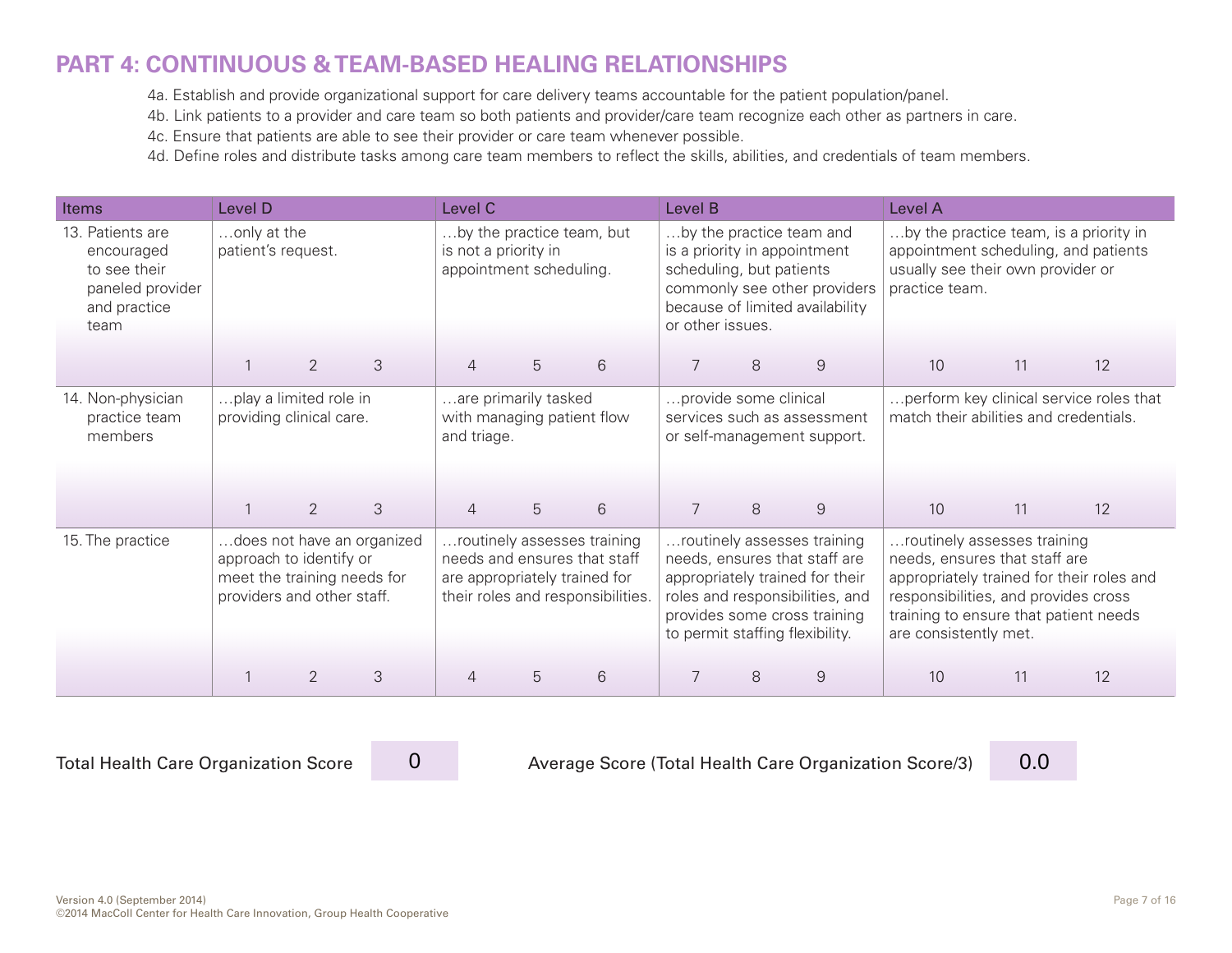## **[PART 5: ORGANIZED, EVIDENCE-BASED CARE](http://www.safetynetmedicalhome.org/change-concepts/organized-evidence-based-care)**

5a. Use planned care according to patient need.

5b. Identify high risk patients and ensure they are receiving appropriate care and case management services.

5c. Use point-of-care reminders based on clinical guidelines.

5d. Enable planned interactions with patients by making up-to-date information available to providers and the care team at the time of the visit.

| Items                                                                                       | Level D                                        |                |   | Level C                                                                                                                  |                           |   |                                                                                                                                                                                                                                                         | Level B |                                                            |                                                                                                                                                                                                            | Level A |    |  |
|---------------------------------------------------------------------------------------------|------------------------------------------------|----------------|---|--------------------------------------------------------------------------------------------------------------------------|---------------------------|---|---------------------------------------------------------------------------------------------------------------------------------------------------------------------------------------------------------------------------------------------------------|---------|------------------------------------------------------------|------------------------------------------------------------------------------------------------------------------------------------------------------------------------------------------------------------|---------|----|--|
| 16. Comprehensive,<br>guideline-based<br>information on<br>prevention or<br>chronic illness | is not readily available in<br>practice.       |                |   | influence care.                                                                                                          | is available but does not |   | is available to the team                                                                                                                                                                                                                                |         | and is integrated into care<br>protocols and/or reminders. | guides the creation of tailored,<br>individual-level data that is available at<br>the time of the visit.                                                                                                   |         |    |  |
| treatment                                                                                   |                                                | $\mathcal{P}$  | 3 | $\overline{4}$                                                                                                           | 5                         | 6 | $\overline{7}$                                                                                                                                                                                                                                          | 8       | 9                                                          | 10                                                                                                                                                                                                         | 11      | 12 |  |
| 17. Visits                                                                                  | largely focus on acute<br>problems of patient. |                |   | are organized around acute<br>problems but with attention to<br>ongoing illness and prevention<br>needs if time permits. |                           |   | are organized around<br>acute problems but with<br>attention to ongoing illness<br>and prevention needs if time<br>permits. The practice also<br>uses subpopulation reports<br>to proactively call groups of<br>patients in for planned<br>care visits. |         |                                                            | are organized to address both acute<br>and planned care needs. Tailored<br>guideline-based information is used<br>in team huddles to ensure all<br>outstanding patient needs are met at<br>each encounter. |         |    |  |
|                                                                                             |                                                | $\mathfrak{D}$ | 3 | $\overline{4}$                                                                                                           | 5                         | 6 | 7                                                                                                                                                                                                                                                       | 8       | 9                                                          | 10                                                                                                                                                                                                         | 11      | 12 |  |

*continued on page 9*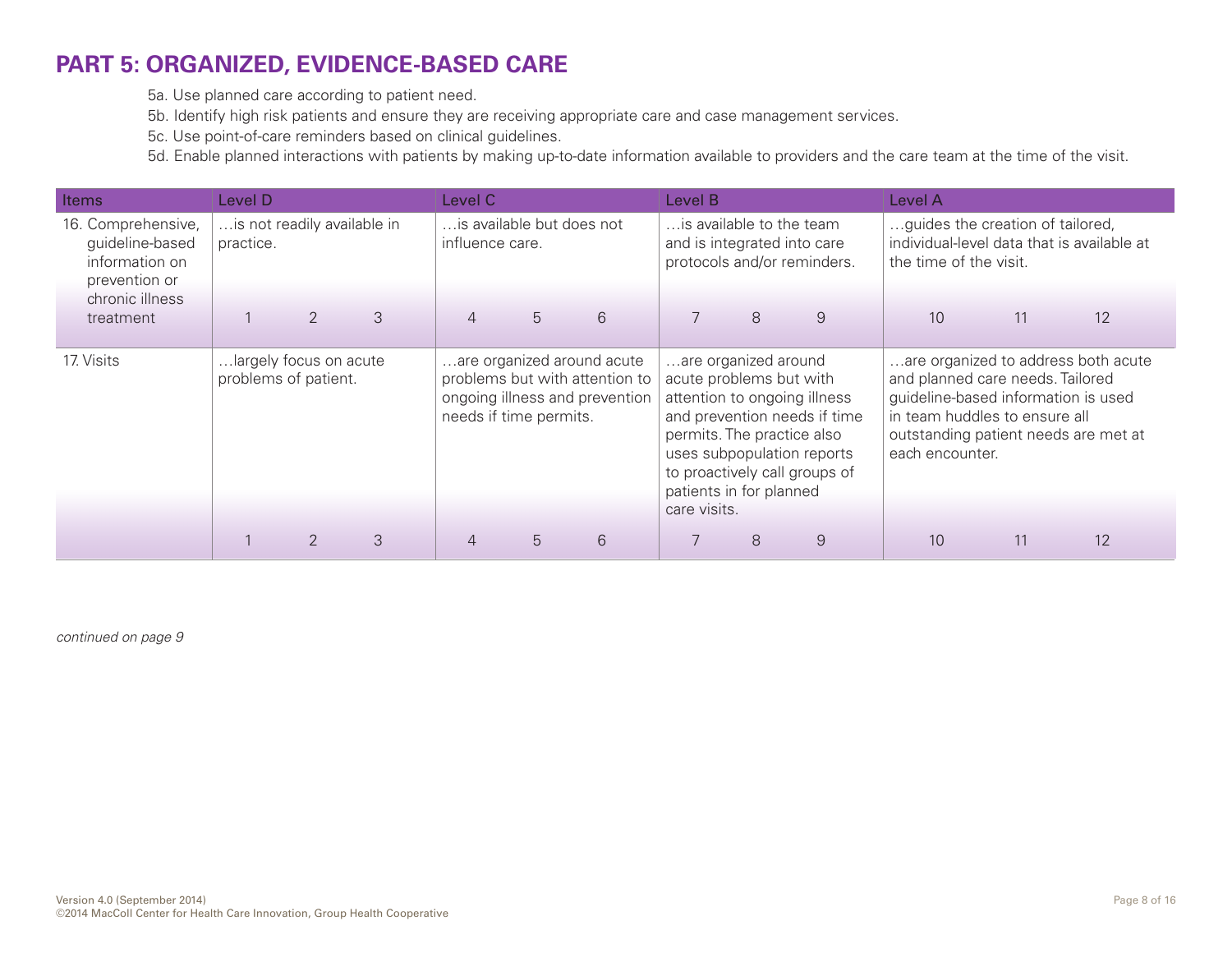#### **[PART 5: ORGANIZED, EVIDENCE-BASED CARE](http://www.safetynetmedicalhome.org/change-concepts/organized-evidence-based-care)**

5a. Use planned care according to patient need.

5b. Identify high risk patients and ensure they are receiving appropriate care and case management services.

5c. Use point-of-care reminders based on clinical guidelines.

5d. Enable planned interactions with patients by making up-to-date information available to providers and the care team at the time of the visit.

| Items                                                                                   | Level D            |                   |                             | Level C          |                                                                                   |                                 |                                                                                                | Level B                  |                                                                                                |                                                                                                                                                                                | Level A |                                      |  |
|-----------------------------------------------------------------------------------------|--------------------|-------------------|-----------------------------|------------------|-----------------------------------------------------------------------------------|---------------------------------|------------------------------------------------------------------------------------------------|--------------------------|------------------------------------------------------------------------------------------------|--------------------------------------------------------------------------------------------------------------------------------------------------------------------------------|---------|--------------------------------------|--|
| 18. Care plans                                                                          | or recorded.       |                   | are not routinely developed | priorities only. | are developed and                                                                 | recorded but reflect providers' | are developed<br>and families and include<br>goals, but they are not<br>guide subsequent care. |                          | collaboratively with patients<br>self-management and clinical<br>routinely recorded or used to | are developed collaboratively,<br>include self-management and clinical<br>management goals, are routinely<br>recorded, and guide care at every<br>subsequent point of service. |         |                                      |  |
|                                                                                         |                    | $\overline{2}$    | 3                           | 4                | 5                                                                                 | 6                               |                                                                                                | 8                        | 9                                                                                              | 10                                                                                                                                                                             | 11      | 12                                   |  |
| 19. Clinical care<br>management<br>services for<br>high-risk patients                   | are not available. |                   |                             |                  | are provided by external<br>care managers with limited<br>connection to practice. |                                 | communicate with the<br>care team.                                                             | are provided by external | care managers who regularly                                                                    | are systematically provided by the<br>of the practice team, regardless<br>of location.                                                                                         |         | care manager functioning as a member |  |
|                                                                                         |                    | 2                 | 3                           | 4                | 5                                                                                 | 6                               |                                                                                                | 8                        | $\overline{9}$                                                                                 | 10                                                                                                                                                                             | 11      | 12                                   |  |
| 20. Behavioral health<br>outcomes (such<br>as improvement<br>in depression<br>symptoms) |                    | are not measured. |                             | not tracked.     | are measured but                                                                  |                                 |                                                                                                |                          | are measured and tracked<br>on an individual patient-level.                                    | are measured and tracked on<br>a population-level for the entire<br>organization with regular review and<br>to optimize outcomes.                                              |         | quality improvement efforts employed |  |
|                                                                                         |                    | $\mathcal{P}$     | 3                           |                  | 5                                                                                 | 6                               |                                                                                                | 8                        | 9                                                                                              | 10                                                                                                                                                                             | 11      | 12                                   |  |

0

Total Health Care Organization Score (Dellingth Average Score (Total Health Care Organization Score/5) 10.0

Version 4.0 (September 2014) Page 9 of 16 ©2014 MacColl Center for Health Care Innovation, Group Health Cooperative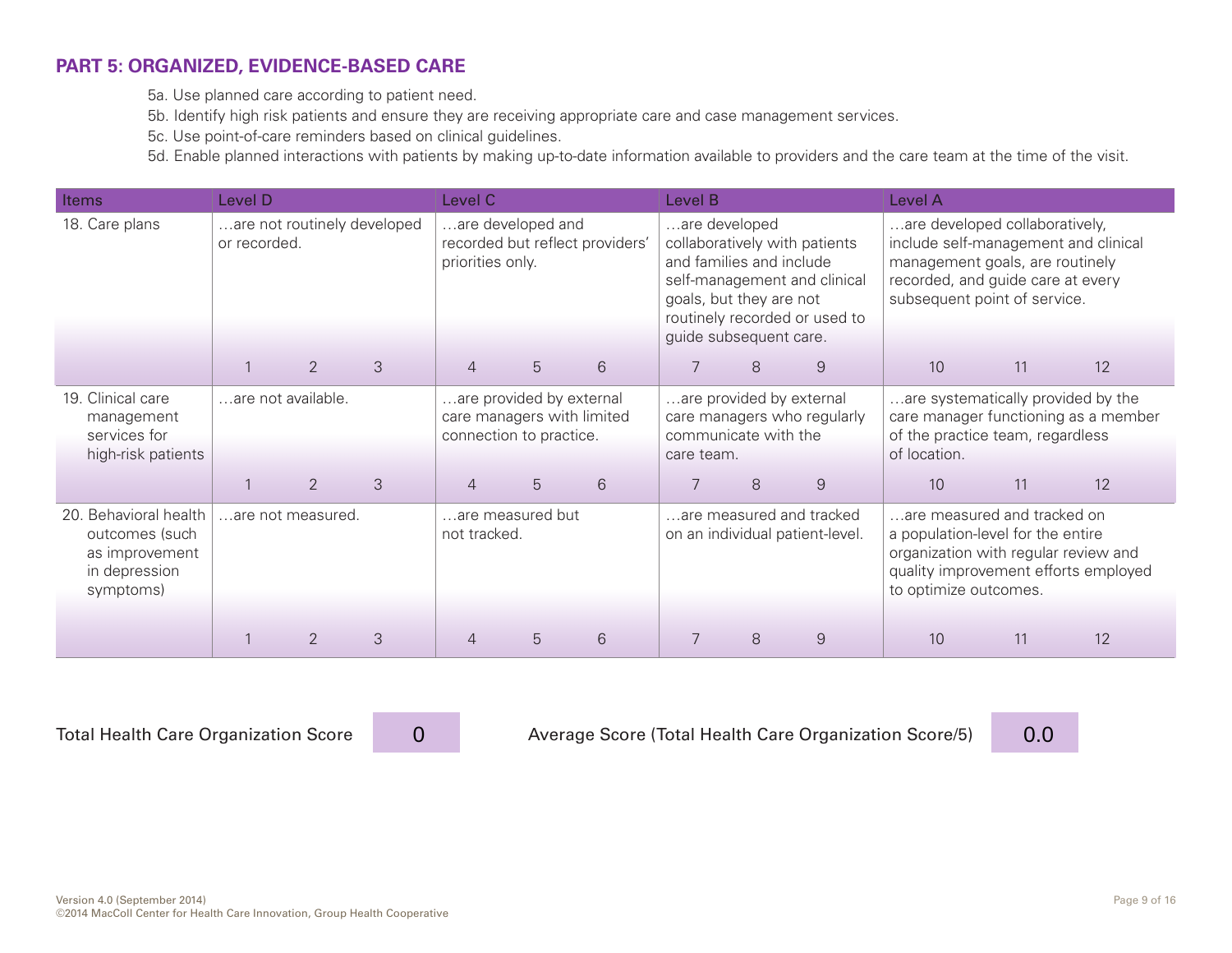## **[PART 6: PATIENT-CENTERED INTERACTIONS](http://www.safetynetmedicalhome.org/change-concepts/patient-centered-interactions)**

6a. Respect patient and family values and expressed needs.

6b. Encourage patients to expand their role in decision-making, health-related behaviors, and self-management.

6c. Communicate with their patients in a culturally appropriate manner, in a language and at a level that the patient understands.

6d. Provide self-management support at every visit through goal setting and action planning.

6e. Obtain feedback from patients/family about their healthcare experience and use this information for quality improvement.

| Items                                                              | Level D            |                                     |   |                                                                                                                           | Level C<br>Level B       |                                |                                                                                                                            |   |                                                           | Level A                                                                                                                                                                                                                                                                           |    |    |
|--------------------------------------------------------------------|--------------------|-------------------------------------|---|---------------------------------------------------------------------------------------------------------------------------|--------------------------|--------------------------------|----------------------------------------------------------------------------------------------------------------------------|---|-----------------------------------------------------------|-----------------------------------------------------------------------------------------------------------------------------------------------------------------------------------------------------------------------------------------------------------------------------------|----|----|
| 21. Assessing<br>patient and<br>family values and<br>preferences   |                    | is not done.<br>$\overline{2}$<br>3 |   |                                                                                                                           | is done, but not used in | planning and organizing care.  | is done and providers<br>incorporate it in planning<br>and organizing care on an<br>ad hoc basis.                          |   |                                                           | is systematically done and<br>incorporated in planning and<br>organizing care.                                                                                                                                                                                                    |    |    |
|                                                                    |                    |                                     |   | $\overline{4}$                                                                                                            | 5                        | $6\phantom{1}6$                | 7                                                                                                                          | 8 | $\overline{9}$                                            | 10                                                                                                                                                                                                                                                                                | 11 | 12 |
| 22. Involving<br>patients in<br>decision-making<br>and care        | is not a priority. |                                     |   | is accomplished by<br>materials or referrals<br>to classes.                                                               |                          | provision of patient education | is supported and<br>documented by<br>practice teams.                                                                       |   |                                                           | is systematically supported<br>by practice teams trained in<br>decision-making techniques.                                                                                                                                                                                        |    |    |
|                                                                    |                    | $\overline{2}$                      | 3 | $\overline{4}$                                                                                                            | 5                        | $6\phantom{1}$                 | $\overline{7}$                                                                                                             | 8 | $\overline{9}$                                            | 10                                                                                                                                                                                                                                                                                | 11 | 12 |
| 23. Patient<br>comprehension<br>of verbal and<br>written materials | is not assessed.   |                                     |   | is assessed and<br>accomplished by ensuring<br>that materials are at a<br>level and language that<br>patients understand. |                          |                                | is assessed and<br>accomplished by hiring<br>multi-lingual staff, and<br>a level and language that<br>patients understand. |   | ensuring that both materials<br>and communications are at | is supported at an organizational<br>level by translation services, hiring<br>multi-lingual staff, and training staff<br>in health literacy and communication<br>techniques (such as closing the loop)<br>ensuring that patients know what to<br>do to manage conditions at home. |    |    |
|                                                                    |                    |                                     |   |                                                                                                                           |                          |                                |                                                                                                                            |   |                                                           |                                                                                                                                                                                                                                                                                   |    |    |
|                                                                    |                    | $\overline{2}$                      | 3 | $\overline{4}$                                                                                                            | 5                        | 6                              | 7                                                                                                                          | 8 | 9                                                         | 10                                                                                                                                                                                                                                                                                | 11 | 12 |

*continued on page 11*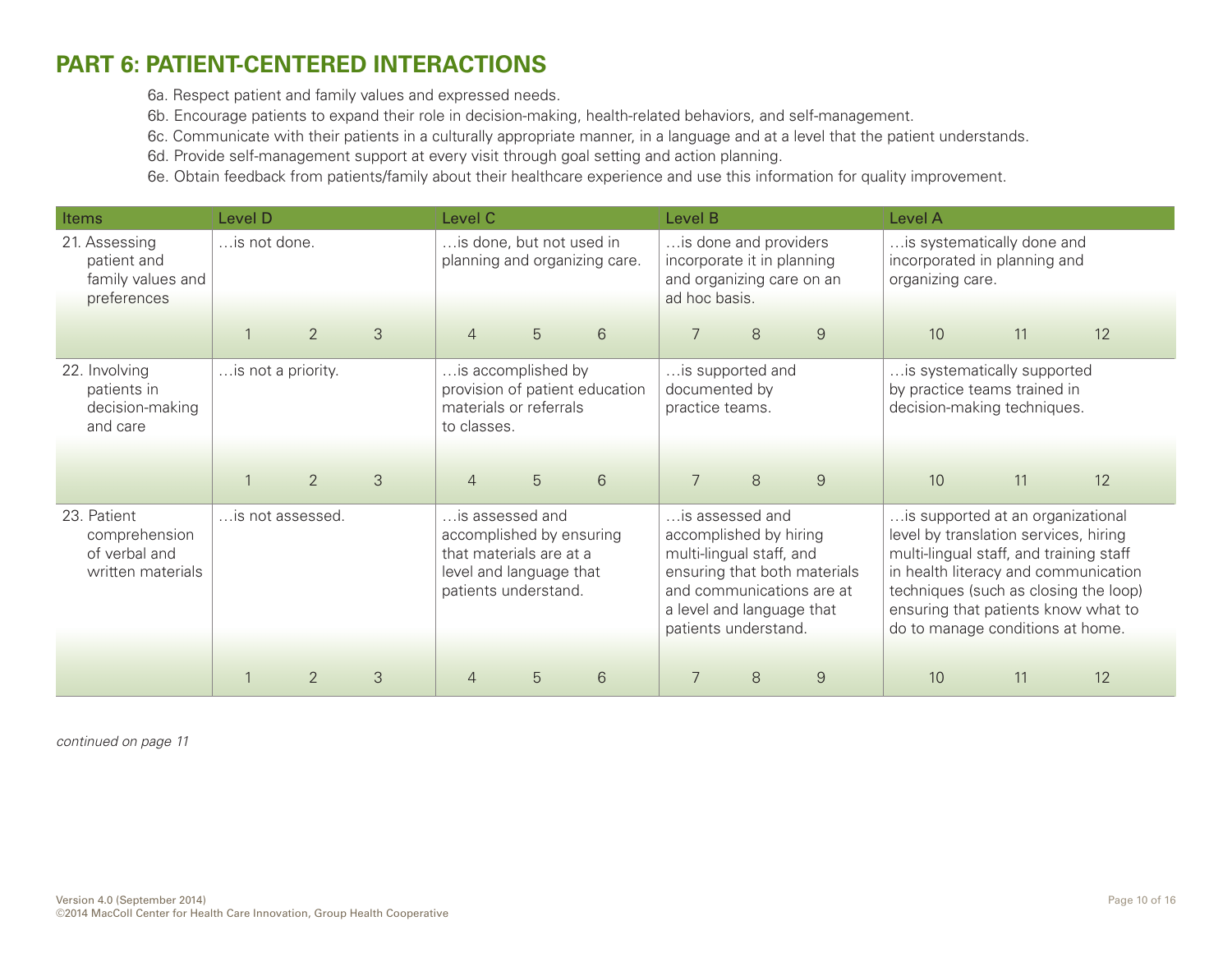#### **[PART 6: PATIENT-CENTERED INTERACTIONS \(CONTINUED\)](http://www.safetynetmedicalhome.org/change-concepts/patient-centered-interactions)**

6a. Respect patient and family values and expressed needs.

6b. Encourage patients to expand their role in decision-making, health-related behaviors, and self-management.

6c. Communicate with their patients in a culturally appropriate manner, in a language and at a level that the patient understands.

6d. Provide self-management support at every visit through goal setting and action planning.

6e. Obtain feedback from patients/family about their healthcare experience and use this information for quality improvement.

| Items                                                  | Level D                                                                                           |                                                                              |                             | Level C                                                                                                                   |                          |                                                           | Level B                                                                                                                                                                                             |                                               |                              | Level A                                                                                                                |                                                                                                                                                   |                                                                                                                            |  |
|--------------------------------------------------------|---------------------------------------------------------------------------------------------------|------------------------------------------------------------------------------|-----------------------------|---------------------------------------------------------------------------------------------------------------------------|--------------------------|-----------------------------------------------------------|-----------------------------------------------------------------------------------------------------------------------------------------------------------------------------------------------------|-----------------------------------------------|------------------------------|------------------------------------------------------------------------------------------------------------------------|---------------------------------------------------------------------------------------------------------------------------------------------------|----------------------------------------------------------------------------------------------------------------------------|--|
| 24. Self-management<br>support                         | is limited to the distribution<br>of information (pamphlets,<br>booklets).<br>$\overline{2}$<br>3 |                                                                              |                             | or educators.                                                                                                             |                          | is accomplished by referral<br>to self-management classes | practice team.                                                                                                                                                                                      | is provided by goal<br>with members of the    | setting and action planning  | is provided by members of<br>the practice team trained in<br>patient empowerment and<br>problem-solving methodologies. |                                                                                                                                                   |                                                                                                                            |  |
|                                                        |                                                                                                   |                                                                              |                             | $\overline{4}$                                                                                                            | 5                        | 6                                                         |                                                                                                                                                                                                     | 8                                             | 9                            | 10                                                                                                                     | 11                                                                                                                                                | 12                                                                                                                         |  |
| 25. The principles of<br>patient-centered<br>care      |                                                                                                   | are included in the<br>organization's vision and<br>mission statement.       |                             | and orientation.                                                                                                          | are a key organizational | priority and included in training                         |                                                                                                                                                                                                     | are explicit in job<br>metrics for all staff. | descriptions and performance |                                                                                                                        | are consistently used to guide<br>organizational changes and measure<br>system performance as well as care<br>interactions at the practice level. |                                                                                                                            |  |
|                                                        |                                                                                                   | $\overline{2}$                                                               | 3                           | $\overline{4}$                                                                                                            | 5                        | 6                                                         |                                                                                                                                                                                                     | 8                                             | 9                            | 10                                                                                                                     | 11                                                                                                                                                | 12                                                                                                                         |  |
| 26. Measurement of<br>patient-centered<br>interactions |                                                                                                   | is not done or is<br>administered sporadically at<br>the organization level. | accomplished using a survey | is accomplished through<br>patient representation on<br>boards and regularly soliciting<br>patient input through surveys. |                          |                                                           | is accomplished by getting<br>frequent input from patients<br>and families using a variety of<br>methods such as point<br>of care surveys, focus groups,<br>and ongoing patient<br>advisory groups. |                                               |                              | incorporating their feedback in quality<br>improvement activities.                                                     |                                                                                                                                                   | is accomplished by getting frequent<br>and actionable input from patients and<br>families on all care delivery issues, and |  |
|                                                        |                                                                                                   |                                                                              |                             |                                                                                                                           |                          |                                                           |                                                                                                                                                                                                     |                                               |                              |                                                                                                                        |                                                                                                                                                   |                                                                                                                            |  |
|                                                        |                                                                                                   | $\mathfrak{D}$                                                               | 3                           |                                                                                                                           | 5                        | 6                                                         |                                                                                                                                                                                                     | 8                                             | 9                            | 10                                                                                                                     | 11                                                                                                                                                | 12                                                                                                                         |  |

0

Total Health Care Organization Score 20 20 20 Average Score (Total Health Care Organization Score/6) 2000 10:0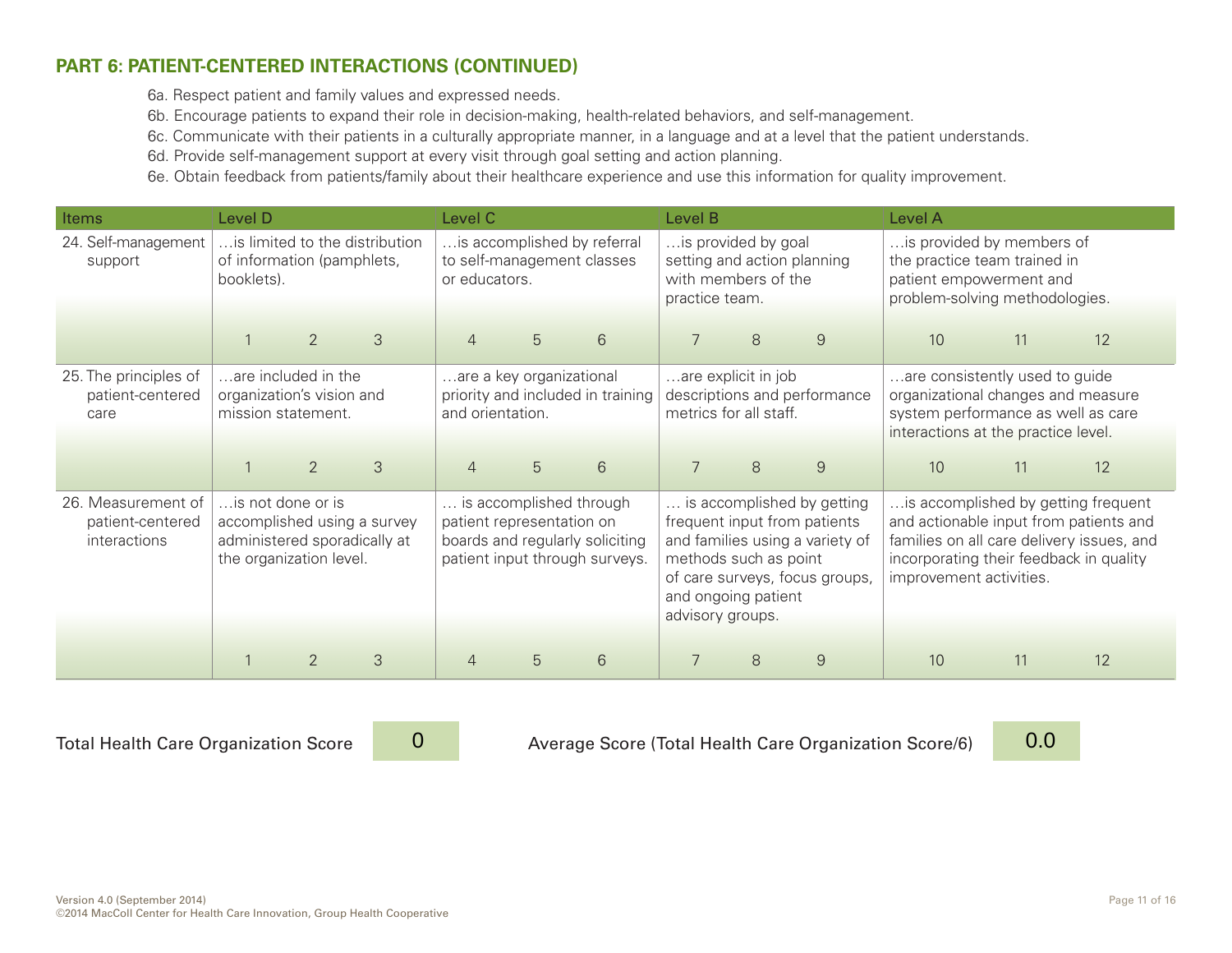## **[PART 7: ENHANCED ACCESS](http://www.safetynetmedicalhome.org/change-concepts/enhanced-access)**

- 7a. Promote and expand access by ensuring that established patients have 24/7 continuous access to their care team via phone, email or in-person visits.
- 7b. Provide scheduling options that are patient- and family-centered and accessible to all patients.
- 7c. Help patients attain and understand health insurance coverage.

| <b>Items</b>                                                            | Level D                                                 |                |                                | Level C<br>Level B<br>provide some flexibility in                                                                                            |                                                                          |   |                                                                     |   |                                                       | <b>Level A</b>                                                                                                                                                                         |                                                                                                                                                     |                                                                                 |  |
|-------------------------------------------------------------------------|---------------------------------------------------------|----------------|--------------------------------|----------------------------------------------------------------------------------------------------------------------------------------------|--------------------------------------------------------------------------|---|---------------------------------------------------------------------|---|-------------------------------------------------------|----------------------------------------------------------------------------------------------------------------------------------------------------------------------------------------|-----------------------------------------------------------------------------------------------------------------------------------------------------|---------------------------------------------------------------------------------|--|
| 27. Appointment<br>systems                                              | visit type.                                             |                | are limited to a single office | visit lengths.                                                                                                                               | scheduling different                                                     |   | provide flexibility and<br>include capacity for same<br>day visits. |   |                                                       | are flexible and can accommodate<br>customized visit lengths, same day<br>provider visits.                                                                                             |                                                                                                                                                     | visits, scheduled follow-up, and multiple                                       |  |
|                                                                         | $\mathbf{1}$                                            | $\overline{2}$ | 3                              | $\overline{4}$                                                                                                                               | $\overline{5}$                                                           | 6 | $\overline{7}$                                                      | 8 | $\hbox{9}$                                            | 10                                                                                                                                                                                     | 11                                                                                                                                                  | 12                                                                              |  |
| 28. Contacting the<br>practice team<br>during regular<br>business hours | is difficult.                                           |                |                                |                                                                                                                                              | relies on the practice's<br>ability to respond to<br>telephone messages. |   | responding by telephone<br>within the same day.                     |   | is accomplished by staff                              |                                                                                                                                                                                        | is accomplished by providing a patient<br>a choice between email and phone<br>interaction, utilizing systems which are<br>monitored for timeliness. |                                                                                 |  |
|                                                                         | $\mathbf{1}$                                            | $\overline{2}$ | 3                              | 5<br>6<br>4                                                                                                                                  |                                                                          |   | $\overline{7}$                                                      | 8 | $\boldsymbol{9}$                                      | 10                                                                                                                                                                                     | 11                                                                                                                                                  | 12                                                                              |  |
| 29. After-hours<br>access                                               | is not available or limited to<br>an answering machine. |                |                                | is available from a coverage<br>arrangement without a<br>standardized communication<br>protocol back to the practice<br>for urgent problems. |                                                                          |   | arrangement that shares<br>provides a summary to<br>the practice.   |   | is provided by coverage<br>necessary patient data and | is available via the patient's choice<br>of email, phone or in-person directly<br>from the practice team or a provider<br>closely in contact with the team and<br>patient information. |                                                                                                                                                     |                                                                                 |  |
|                                                                         | $\mathbf{1}$                                            | 2              | 3                              | $\overline{4}$                                                                                                                               | 5                                                                        | 6 | $\overline{7}$                                                      | 8 | $\overline{9}$                                        | 10                                                                                                                                                                                     | 11                                                                                                                                                  | 12                                                                              |  |
| 30. A patient's<br>insurance<br>coverage issues                         | are the responsibility of the<br>patient to resolve.    |                |                                | are addressed by the<br>practice's billing department.                                                                                       |                                                                          |   | are discussed with the<br>patient prior to or during<br>the visit.  |   |                                                       | of the practice to resolve together.                                                                                                                                                   |                                                                                                                                                     | are viewed as a shared responsibility<br>for the patient and an assigned member |  |
|                                                                         |                                                         | $\overline{2}$ | 3                              | 4                                                                                                                                            | 5                                                                        | 6 |                                                                     | 8 | 9                                                     | 10                                                                                                                                                                                     | 11                                                                                                                                                  | 12                                                                              |  |

0

Total Health Care Organization Score 20 20 20 20 Average Score (Total Health Care Organization Score/4) 2000 10

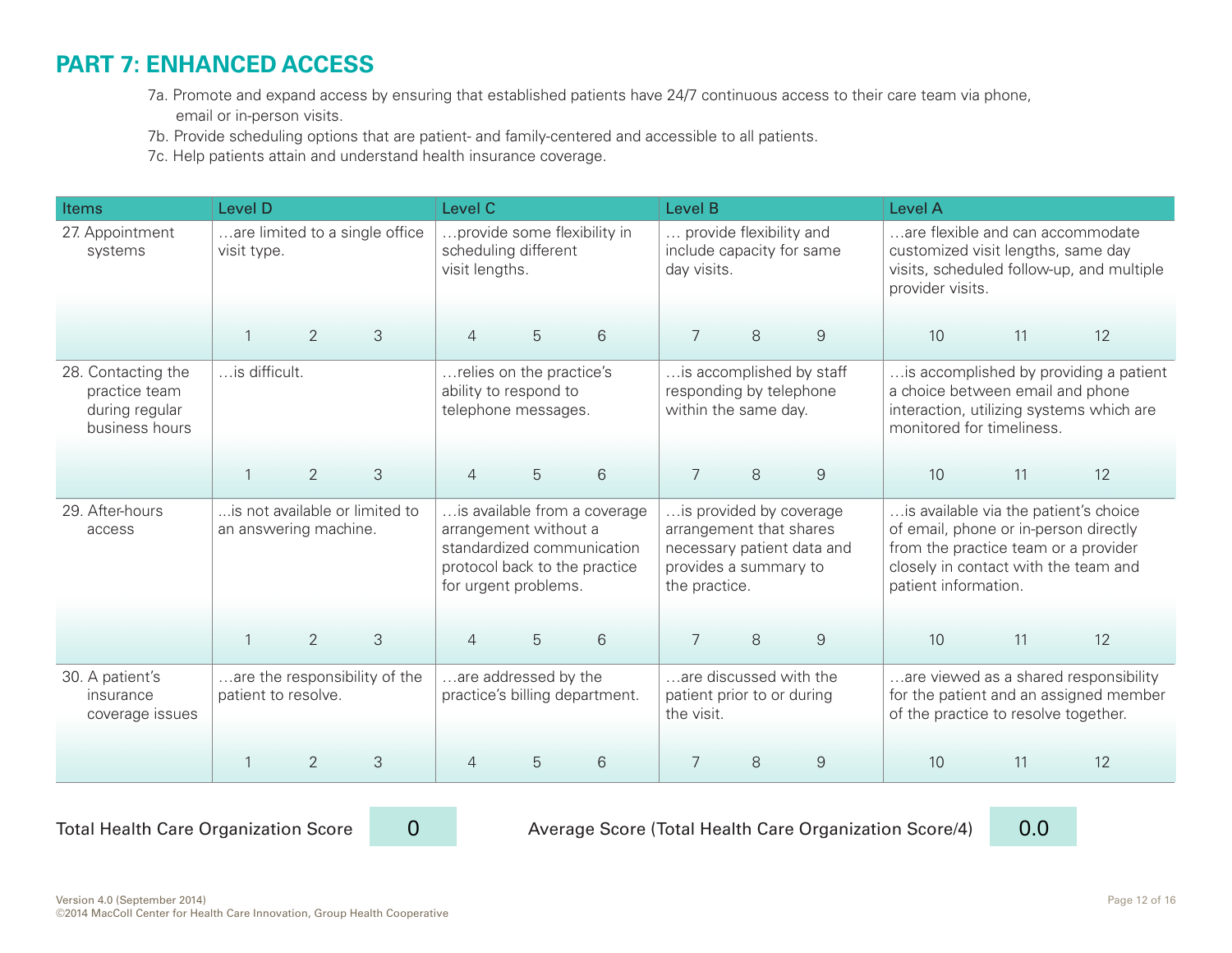## **[PART 8: CARE COORDINATION](http://www.safetynetmedicalhome.org/change-concepts/care-coordination)**

8a. Link patients with community resources to facilitate referrals and respond to social service needs.

8b. Integrate behavioral health and specialty care into care delivery through co-location or referral protocols.

8c. Track and support patients when they obtain services outside the practice.

8d. Follow-up with patients within a few days of an emergency room visit or hospital discharge.

8e. Communicate test results and care plans to patients/families.

| <b>Items</b>                                                                                                   | <b>Level D</b>                                                            |                |                            | Level C        |                                                                                      | Level B                                                         |                                                                                                                                                |   | Level A                       |                                                                                                                                                                                                                        |    |                                        |
|----------------------------------------------------------------------------------------------------------------|---------------------------------------------------------------------------|----------------|----------------------------|----------------|--------------------------------------------------------------------------------------|-----------------------------------------------------------------|------------------------------------------------------------------------------------------------------------------------------------------------|---|-------------------------------|------------------------------------------------------------------------------------------------------------------------------------------------------------------------------------------------------------------------|----|----------------------------------------|
| 31. Medical and<br>surgical specialty<br>services                                                              | are difficult to<br>obtain reliably.                                      |                |                            |                | are available from                                                                   | community specialists but are<br>neither timely nor convenient. | are available from<br>generally timely<br>and convenient.                                                                                      |   | community specialists and are | who are members of the care team<br>or who work in an organization with<br>which the practice has a referral<br>protocol or agreement.                                                                                 |    | are readily available from specialists |
|                                                                                                                |                                                                           | 2              | 3                          | $\overline{4}$ | 5                                                                                    | 6                                                               | $\overline{7}$                                                                                                                                 | 8 | $\overline{9}$                | 10                                                                                                                                                                                                                     | 11 | 12                                     |
| 32. Behavioral health<br>services                                                                              | are difficult to<br>obtain reliably.                                      |                |                            |                | are available from mental<br>health specialists but are                              | neither timely nor convenient.                                  | are available from<br>community specialists<br>and are generally timely<br>and convenient.                                                     |   |                               | are readily available from behavioral<br>health specialists who are on-site<br>members of the care team or who<br>work in a community organization<br>with which the practice has a referral<br>protocol or agreement. |    |                                        |
|                                                                                                                | $\mathbf{1}$                                                              | 2              | 3                          | $\overline{4}$ | 5                                                                                    | 6                                                               | 7                                                                                                                                              | 8 | 9                             | 10                                                                                                                                                                                                                     | 11 | 12                                     |
| 33. Patients in need<br>of specialty care,<br>hospital care,<br>or supportive<br>community-<br>based resources | cannot reliably obtain<br>needed referrals to partners<br>a relationship. |                | with whom the practice has |                | obtain needed referrals<br>to partners with whom the<br>practice has a relationship. |                                                                 | obtain needed referrals<br>to partners with whom the<br>practice has a relationship<br>and relevant information is<br>communicated in advance. |   |                               | obtain needed referrals to partners<br>with whom the practice has a<br>relationship, relevant information is<br>communicated in advance, and timely<br>follow-up after the visit occurs.                               |    |                                        |
|                                                                                                                |                                                                           | $\overline{2}$ | 3                          | $\overline{4}$ | 5                                                                                    | 6                                                               | $\overline{9}$<br>8                                                                                                                            |   |                               | 10                                                                                                                                                                                                                     | 11 | 12                                     |

*continued on page 14*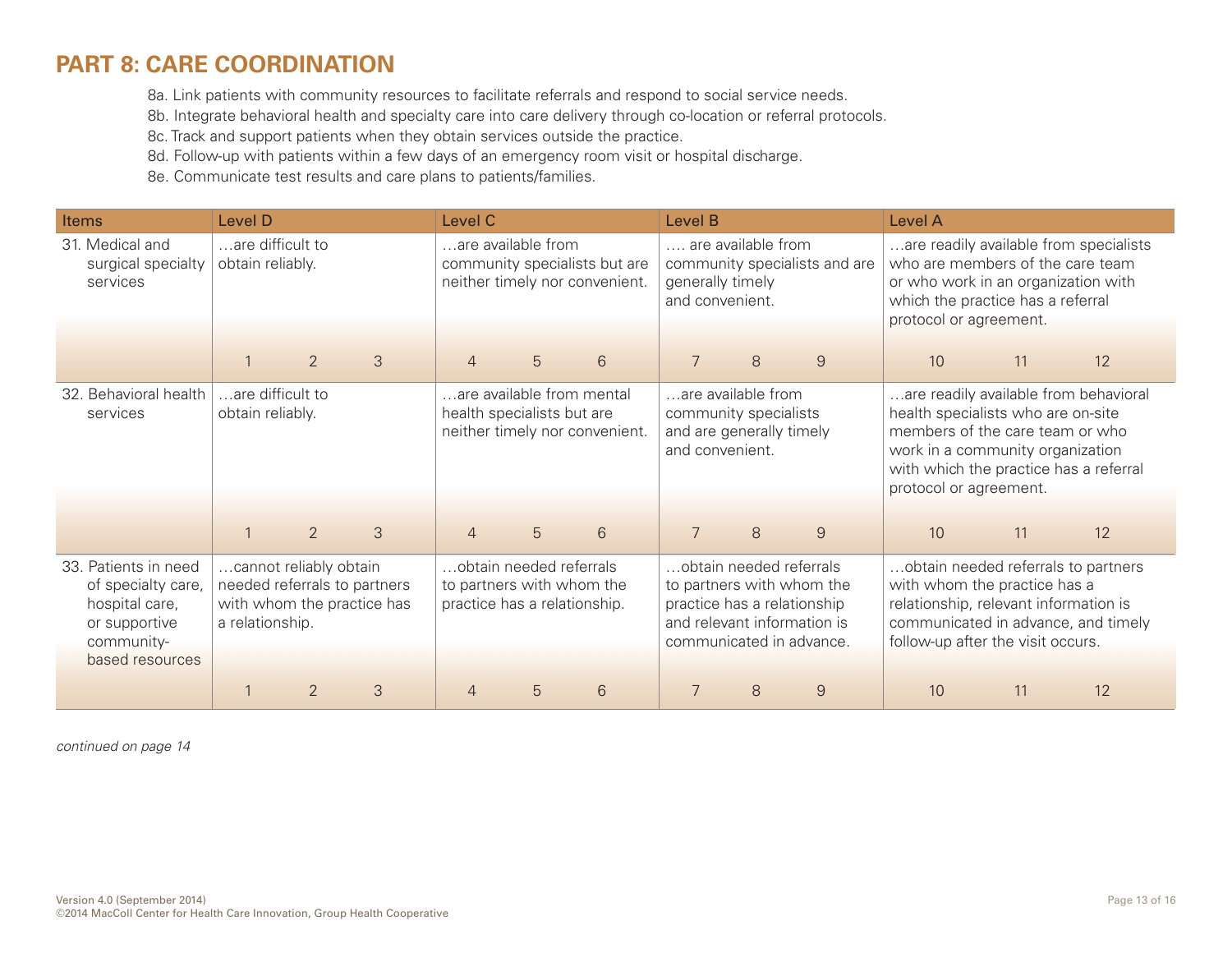## **[PART 8: CARE COORDINATION \(CONTINUED\)](http://www.safetynetmedicalhome.org/change-concepts/care-coordination)**

8a. Link patients with community resources to facilitate referrals and respond to social service needs.

8b. Integrate behavioral health and specialty care into care delivery through co-location or referral protocols.

8c. Track and support patients when they obtain services outside the practice.

8d. Follow-up with patients within a few days of an emergency room visit or hospital discharge.

8e. Communicate test results and care plans to patients/families.

| Items                                                                                                          | <b>Level D</b>                                                                                       |                             |   | Level C                                                                   |                                                                                                             |       | Level B                                                                                           |                                                                                              |                                                                                     | Level A                                                                                                                                                                   |                                                                                                                                                                        |                                    |
|----------------------------------------------------------------------------------------------------------------|------------------------------------------------------------------------------------------------------|-----------------------------|---|---------------------------------------------------------------------------|-------------------------------------------------------------------------------------------------------------|-------|---------------------------------------------------------------------------------------------------|----------------------------------------------------------------------------------------------|-------------------------------------------------------------------------------------|---------------------------------------------------------------------------------------------------------------------------------------------------------------------------|------------------------------------------------------------------------------------------------------------------------------------------------------------------------|------------------------------------|
| 34. Follow-up by<br>the primary care<br>practice with<br>patients seen in<br>the Emergency<br>Room or hospital | generally does not occur<br>because the information is<br>not available to the primary<br>care team. |                             |   | occurs only if the ER or<br>hospital alerts the primary<br>care practice. |                                                                                                             |       |                                                                                                   | occurs because the primary<br>care practice makes proactive<br>efforts to identify patients. | is completed within a few days.                                                     |                                                                                                                                                                           | is done routinely because the primary<br>care practice has arrangements in place<br>with the ER and hospital to both track<br>these patients and ensure that follow-up |                                    |
|                                                                                                                |                                                                                                      | $\overline{2}$              | 3 | $\overline{4}$                                                            | 5                                                                                                           | $6\,$ | $\overline{7}$                                                                                    | 8                                                                                            | $9$                                                                                 | 10                                                                                                                                                                        | 11                                                                                                                                                                     | 12                                 |
| 35. Linking patients<br>to supportive<br>community-<br>based resources                                         |                                                                                                      | is not done systematically. |   |                                                                           | is limited to providing<br>patients a list of identified<br>community resources in an<br>accessible format. |       |                                                                                                   | connecting patients with<br>community resources.                                             | is accomplished through<br>a designated staff person<br>or resource responsible for | is accomplished through active<br>coordination between the health<br>system, community service agencies<br>and patients and accomplished by a<br>designated staff person. |                                                                                                                                                                        |                                    |
|                                                                                                                |                                                                                                      | 2                           | 3 | $\overline{4}$                                                            | 5                                                                                                           | 6     | $\overline{7}$                                                                                    | 8                                                                                            | 9                                                                                   | 10                                                                                                                                                                        | 11                                                                                                                                                                     | 12                                 |
| 36. Test results and<br>care plans                                                                             | patients.                                                                                            | are not communicated to     |   | are communicated to<br>patients based on an<br>ad hoc approach.           |                                                                                                             |       | are systematically<br>communicated to patients in<br>a way that is convenient to<br>the practice. |                                                                                              |                                                                                     | patients in a variety of ways that are<br>convenient to patients.                                                                                                         |                                                                                                                                                                        | are systematically communicated to |
|                                                                                                                |                                                                                                      |                             |   |                                                                           |                                                                                                             |       |                                                                                                   |                                                                                              |                                                                                     |                                                                                                                                                                           |                                                                                                                                                                        |                                    |
|                                                                                                                |                                                                                                      | $\overline{2}$              | 3 | 6<br>5<br>$\overline{4}$                                                  |                                                                                                             |       | $\overline{7}$                                                                                    | 8                                                                                            | 9                                                                                   | 10                                                                                                                                                                        | 11                                                                                                                                                                     | 12                                 |

0

Total Health Care Organization Score 20 20 Merage Score (Total Health Care Organization Score/6) 2000 10:00 10



**SAVE**

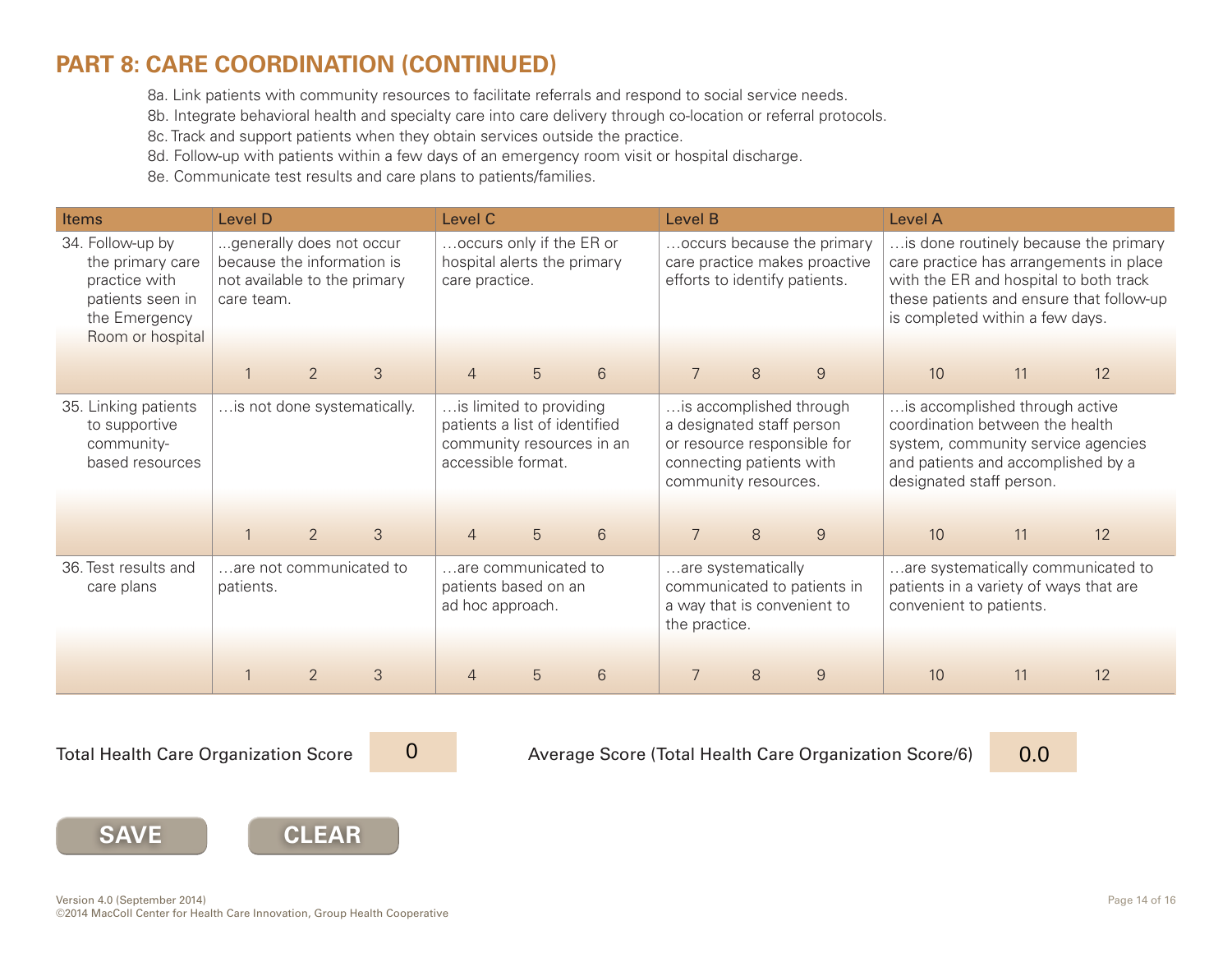# **Scoring Summary**

| <b>Change Concept</b>                               | <b>Average Subscale Score</b> |  |
|-----------------------------------------------------|-------------------------------|--|
| 1. Engaged Leadership                               | 0.0                           |  |
| 2. Quality Improvement (QI) Strategy                | 0.0                           |  |
| 3. Empanelment                                      | 0.0                           |  |
| 4. Continuous and Team-Based Healing Relationships  | 0.0                           |  |
| 5. Organized, Evidence-Based Care                   | 0.0                           |  |
| 6. Patient-Centered Interactions                    | 0.0                           |  |
| 7. Enhanced Access                                  | 0.0                           |  |
| 8. Care Coordination                                | 0.0                           |  |
| Average Program Score                               |                               |  |
| (Sum of Average Scores for all 8 Change Concepts/8) | 0.0                           |  |

## **What Does It Mean?**

The PCMH-A includes 36 items and eight sections each scored on a 1 to 12-point scale. Scores are divided into four levels, A through D. The overall score is the average of the eight subscale or Change Concept scores. For each of the items, Level D scores reflect absent or minimal implementation of the key change addressed by the item. Scores in Level C suggest that the first stage of implementing a key change may be in place, but that important fundamental changes have yet to be made. Level B scores are typically seen when the basic elements of the key change have been implemented, although the practice still has significant opportunities to make progress with regard to one or more important aspects of the key change. Item scores in the Level A range are present when most or all of the critical aspect of the key change addressed by the item are well established in the practice. Average scores for each Change Concept, and for all 36 items on the PCMH-A, can also be categorized as Level D through A, with similar interpretations. That is, even if a few item scores are particularly low or particularly high, on balance practices with average scores in the Level D range have yet to implement many of the fundamental key changes needed to be a PCMH, while those with average scores in the Level A range have achieved considerable success in implementing the key design features of the PCMH as described by the Change Concepts for Practice Transformation.